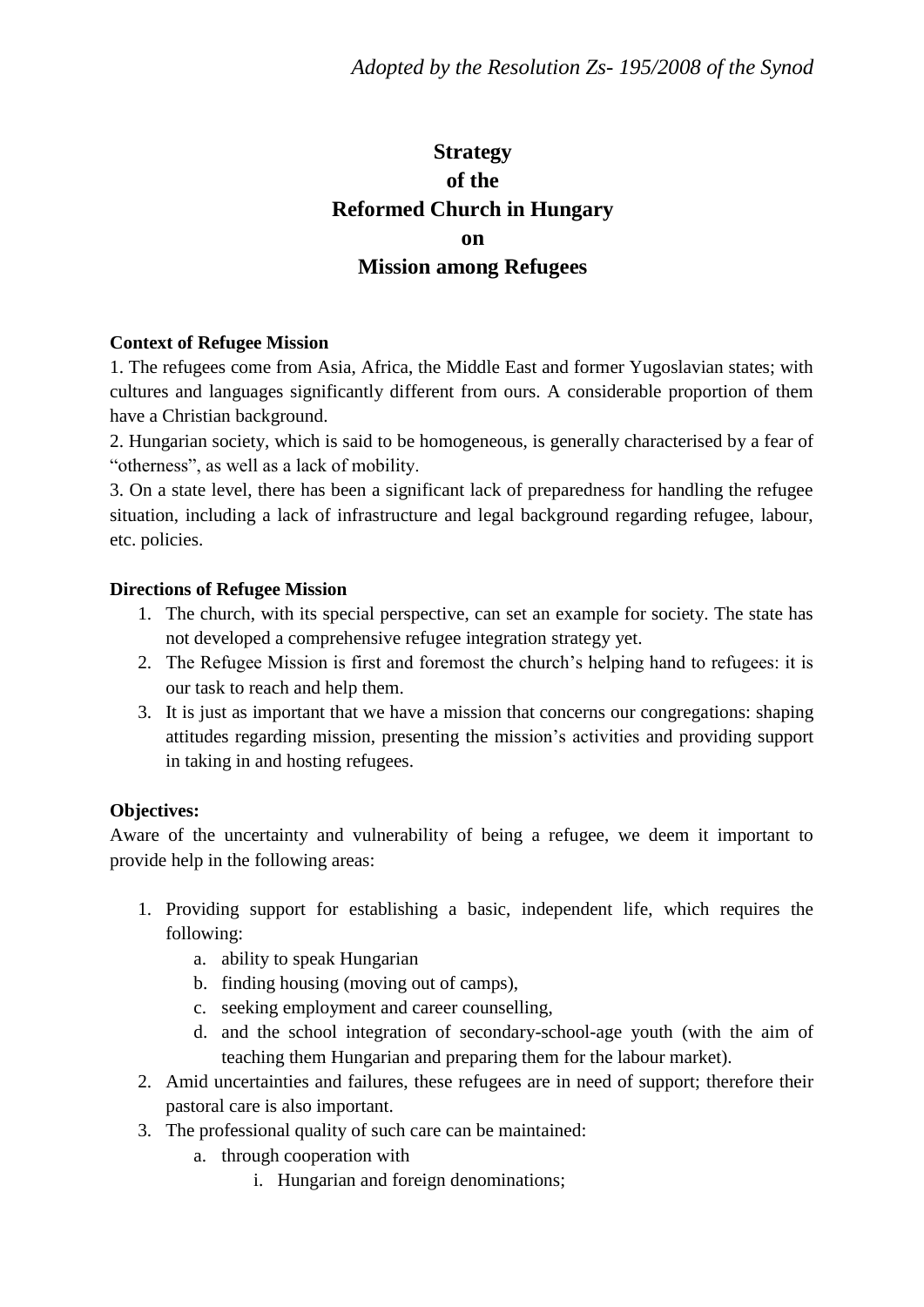- ii. Hungarian and international organizations that support refugees;
- b. through the professional development of our colleagues.
- 4. Keeping in touch with congregations, shaping attitudes regarding mission, providing support in taking in and hosting refugees.

# **Principles:**

- 1. Following the example of Christ and expressing our gratitude to the Lord, we undertake to support refugees. We do this with joy and love despite being aware of the fact that not all of them will be integrated into the community of Christians.
- 2. Supporting refugees is a long-term spiritual investment, with benefits a hundred times greater than the original investment. This means that refugees do not remain dependent on the state forever, but become self-supporting members of our society.
- 3. We do our best to teach refugees to become independent, and to contribute to their own integration. We will not do anything for them that they themselves are able to do.
- 4. Whenever we start working with a refugee, we also meet a dozen Hungarians they, too, are targets of the mission.
- 5. The practice of mutual support and cooperation with other non-governmental organizations are a part of our professional learning and development.

# **Methods**

- 1. Pastoral care of refugees: Several refugees require psychiatric or psychological help to be able to deal with the traumas they have experienced. At later stages, it is personal pastoral care and a welcoming community that can provide support to them. We can perform such activities in cooperation with other non-governmental organizations and congregations.
- 2. Promotion of the school integration of secondary-school-age youth: It is especially difficult to reintegrate teenagers who have been outside the education system for a long period. This transition is facilitated through teaching Hungarian as a second language in small groups, providing tutoring in various school subjects, and supporting social workers. This age group is on the border of childhood and adulthood, therefore there is a real danger that they leave the school system without graduation, and later suffer the consequences in the labour market.
- 3. Assistance in achieving independent life: Refugees require personal support to be able to establish an independent life in Hungary. The methods of such support are determined by current needs as well as the legal and financial circumstances. It is crucial for refugees to learn Hungarian at least on an intermediate level, to be able to access the necessary information and find employment. Once they find employment, they will be able to cover the costs of their housing, but as a first step, they must move out of the camps. Our activities of support are enhanced by the cooperation with congregations, other nongovernmental organizations and local councils.
- 4. Cooperation (discovering projects of similar nature, exchange of best practices): Working with refugees requires professional competence, awareness of relevant information and cooperation with other organizations. These can be achieved through the flow of information; through developing professional relationships and strengthening communication.